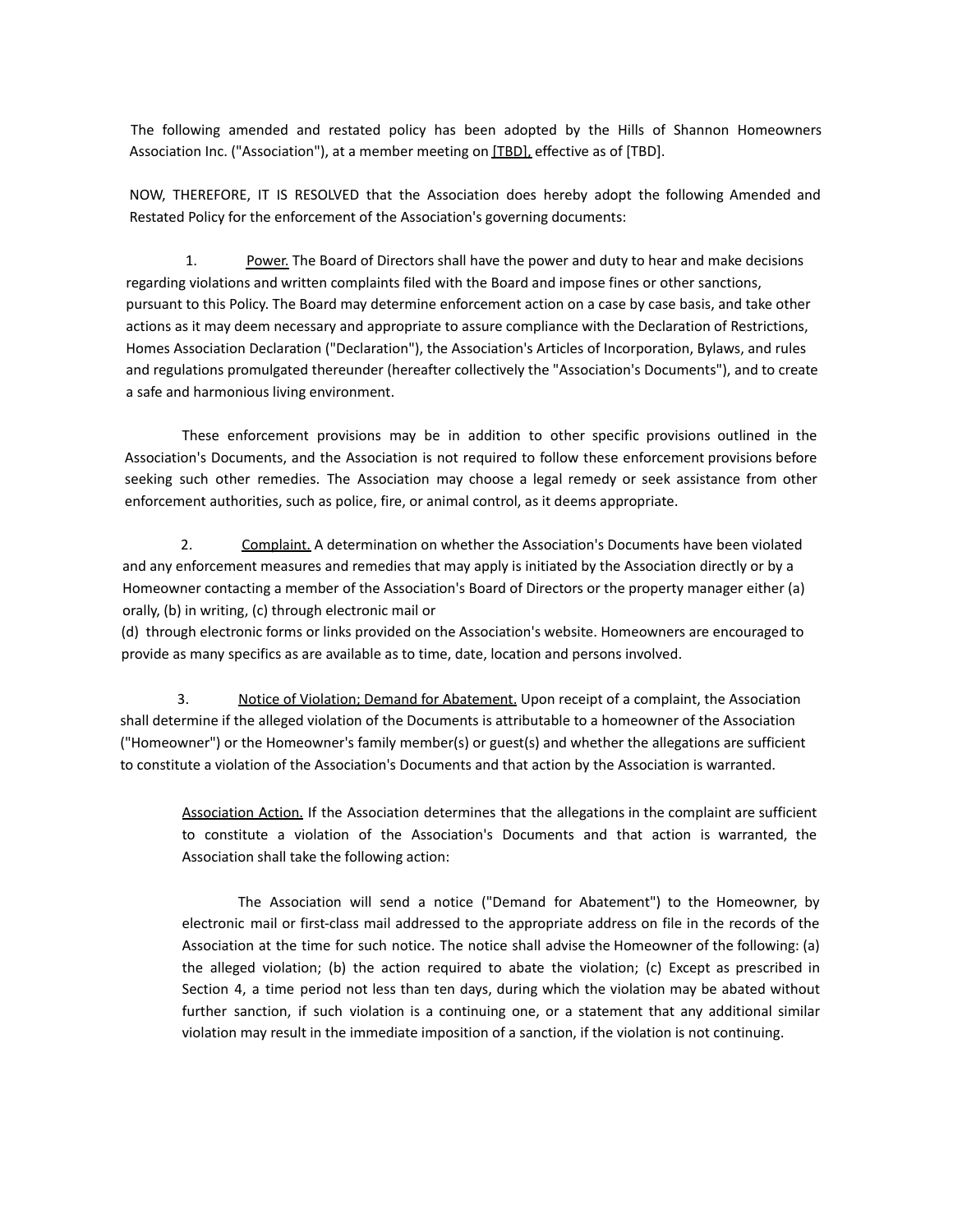4. Enforcement, Attorney's Fees, and Fines/Sanctions. The provisions of this Policy shall not limit, or be a condition precedent to, the Association's right to enforce the Association's Documents by any means available to the Association, including, but not limited to, commencement of a lawsuit to force compliance or seeking injunctive relief or damages. The Association shall be entitled to reimbursement of all reasonable attorney's fees and costs incurred by the Association in connection with any enforcement action, including any proceeding under this Policy. Without limiting the Association's remedies under the Association's Documents, the Association may assess fines and suspend membership privileges in accordance with this Policy. If the violation involves damage to Association property by a family member or guest of the Homeowner, the Homeowner Shall pay the costs of repair or replacement. The Board may revoke or suspend a Homeowner's privileges. The procedures set forth in this Policy shall not be necessary in order to impose any sanction or penalty for nonpayment of a delinquent assessment or Default Assessment.

Fines may be levied for violations of the Association's Documents as follows:

## (a) Violation in a rolling 12 month period. (Each violation is treated separately)

(i) Installing a fence, substantial exterior painting of a home, complete or significant installation of roof shingles, or substantial landscape changes without Architectural Committee Approval (ARC).

Effective [TBD], any violation in (i) will be allowed ninety (90) days to address the violation. The homeowner resolution to the violation must be documented and submitted to the HOA within forty-five (45) days. Failure to comply will result in the following fines

## Fine Amounts

Courtesy Notice/Warning: \$0

First notice of violation(s), other than as noted in (i) above: \$50

Second notice of violation(s): \$75

Third notice of violation(s): \$150 per month

Violations other than noted in (i) would be reviewed every ten (10) business days.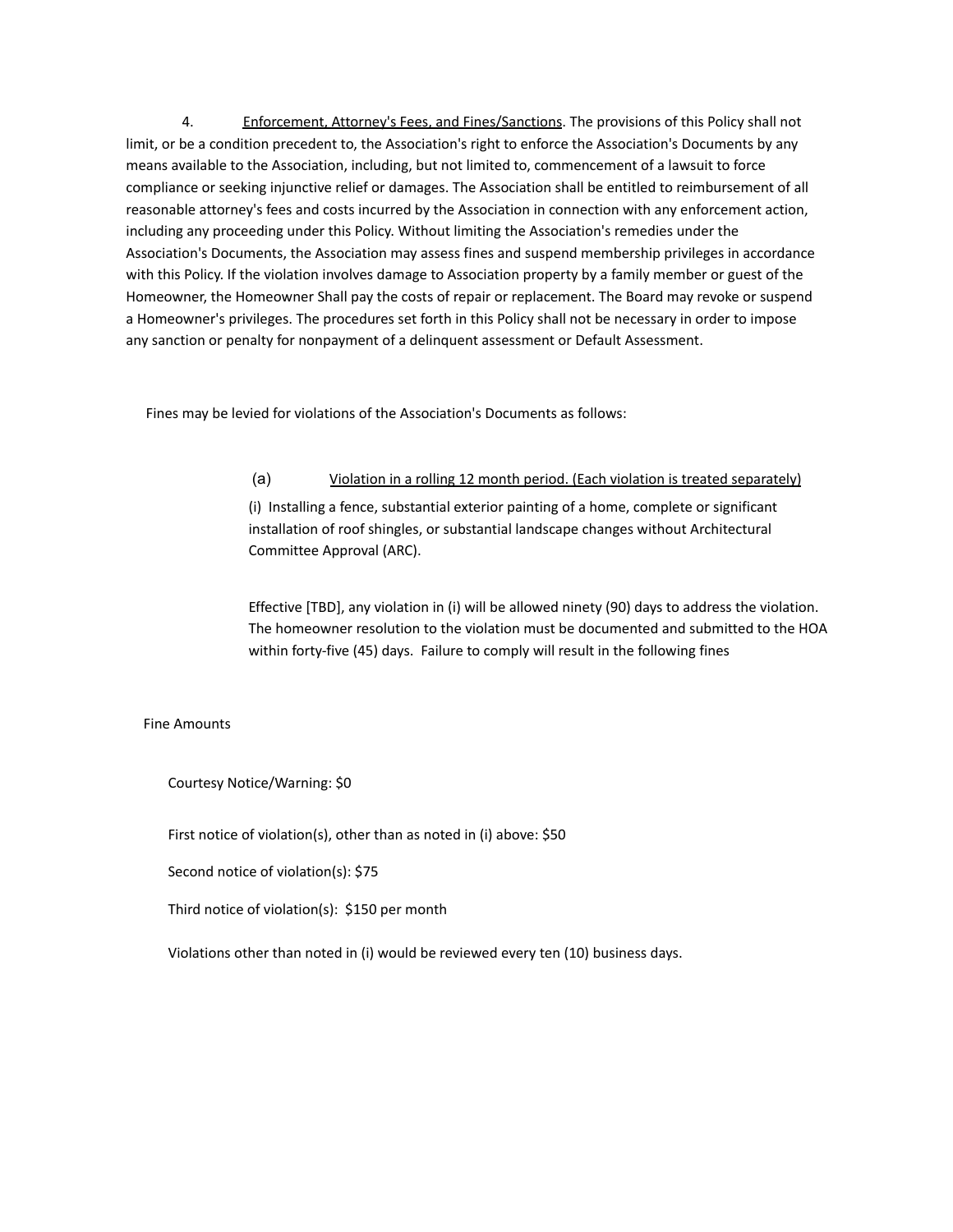(b) Repeated Violations. A homeowner who accumulates more than 3 violations within a rolling 12 month period will be deemed to have been a habitual offender. The Board shall determine, in the reasonable exercise of its discretion, whether continuing violations, repeated violations, habitual offenses, or violations with an indefinite commencement or termination date, are deemed Repeated Violations ("Repeated Violations"). Without limiting the Board's ability to fine or suspend membership privileges in accordance with this Policy, Repeated Violations shall all be subject to a fine of \$150 per month until the violation is corrected, and suspension of membership privileges as determined by the Board. Further, in the event of a determination by the Board of a willful, wanton or flagrant disregard for the provisions of the Association's Documents, or based on the severity of the violation, the Board may impose such additional fines as are deemed reasonable by the Board without regard to the schedule set forth above.

(c) Obligation to pay fines. The record Homeowner of real estate subject to the Declaration shall have the primary obligation to pay fines imposed for their actions and actions of their tenants, family members, and guests. Fines imposed pursuant to this Policy shall become a Default Assessment imposed against the record Homeowner's real estate and enforceable as provided in the Bylaws and the Declaration of Restrictions.

**5.** Notice of Hearing. At any time within twelve months of date of the Demand for Abatement, if the violation continues past the period allowed in the Demand for Abatement without penalty or if the same violation subsequently occurs, the Board or its agent may mail the Homeowner a written notice of a hearing ("Notice of Hearing") to be held by the Board. The Notice of Hearing shall contain: (a) the nature of the alleged violation; (b) the time and place of the hearing, which time shall not be less than ten days from the date of the Notice of Hearing; (c) an invitation to attend the hearing and produce any statement, evidence, and witness on his or her behalf, and (d) may contain the following statement: **The Board may determine that the** Homeowner's failure to respond to this Notice of Hearing or failure to appear at the hearing constitutes a **no-contest plea to the complaint or Demand for Abatement and enforce the provisions of the Association's Documents.**

6. Hearing. The hearing shall be held pursuant to the Notice of Hearing affording the alleged violator a reasonable opportunity to be heard. Prior to the effectiveness of any sanction hereunder, proof of notice and invitation to be heard shall be placed in the minutes of the hearing. Such proof shall be deemed adequate if a copy of the notice, together with a statement of the date and manner of delivery, is entered by the officer, director, or agent who delivered such notice. The notice requirement shall be deemed satisfied if the alleged violator appears at the hearing. If the Homeowner does not appear but a written response is filed, the Board shall render its decision based on the information contained in the complaint and the written response, considering all of the relevant facts and circumstances. If neither an appearance nor a written response is made, the Board need not conduct a hearing or make any further findings except that it may determine that the Homeowner's failure to appear or respond constitutes a no-contest plea to the complaint, and impose the sanctions provided for herein or enforce the provisions of the Association's Documents, or both. The Board may:

(a) exercise its discretion as to the specific manner in which a hearing shall be conducted; (b) question witnesses and review evidence; and (c) act as it may deem appropriate or desirable to permit the Board to reach a just decision.

7. Decision. If the Homeowner appears at the hearing or provides a written response, after all testimony and other evidence has been presented to the Board at a hearing, the Board shall render its